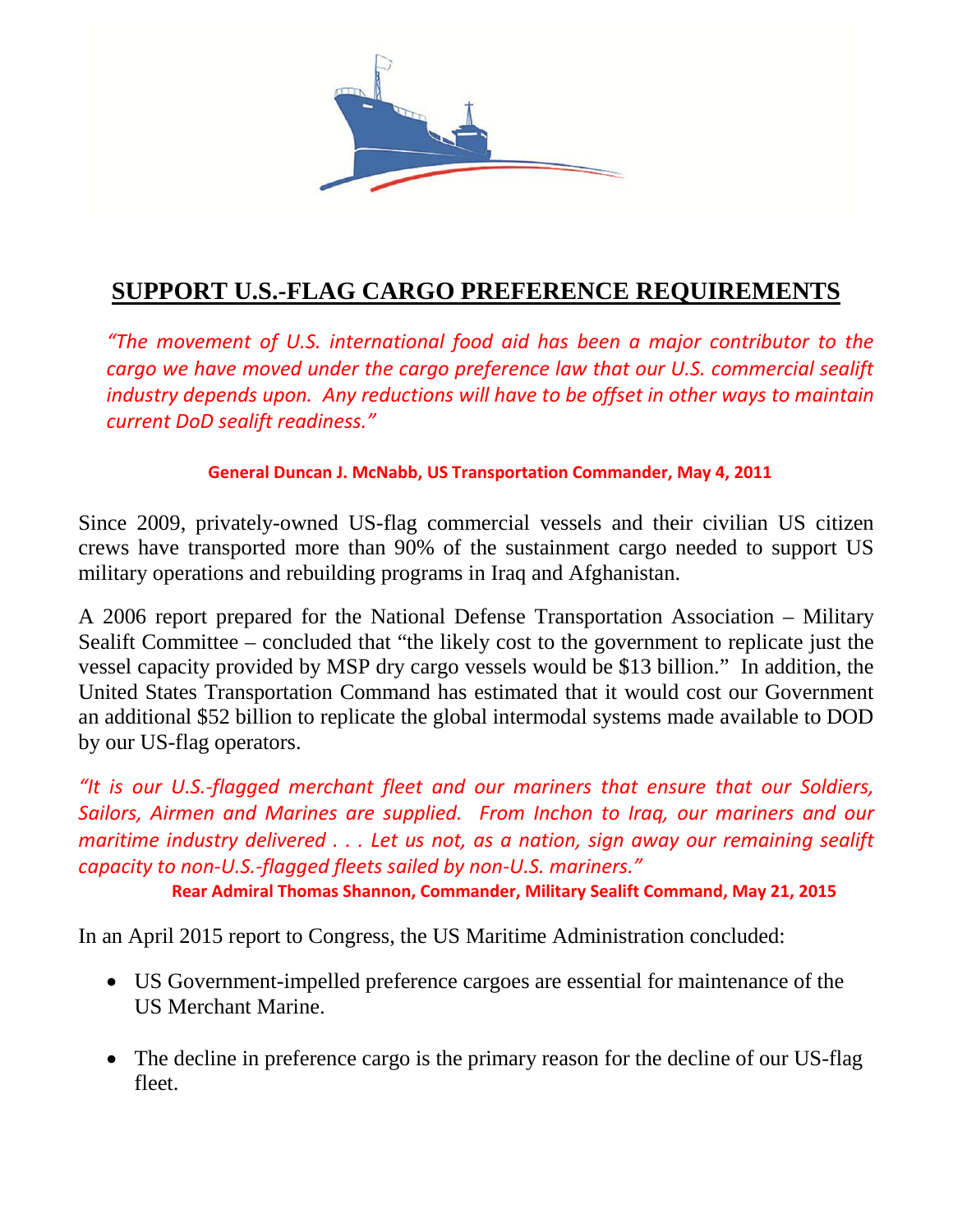- Food aid cargoes are the single greatest source of preference cargoes over half of the dry preference cargo tonnage available since 2002.
- Food aid cargoes are more important than ever; DOD cargoes are expected to decline with the end of the wars in the Middle East and Afghanistan, on top of the broad reduction in overseas personnel and bases over the last 25 years.

*"Cargo preference is a pillar that ensures America can activate and sustain a sealift fleet adequate to deploy and support the United States Armed Forces anywhere in the world. So the benefits of cargo preference are clear. . . .* 

## **Jeff Marootian, Assistant Secretary for Administration, US Department of Transportation July 11, 2015**

Since MAP-21 slashed cargo preference from 75% to 50% in 2012, our US-flag fleet has plummeted by **26%** according to the U.S Maritime Administration—more than triple the impact initially forecast by the Administration.

- GAO reported that when MAP-21 cut cargo preference from 75% to 50%, USAID shipping costs fell less than 9% and USDA shipping costs not at all. The cost of restoring cargo preference back to 75% scored at only \$11 million per year.
- Food aid is unique among government-impelled cargo for its 50% exemption—as a result, we are not capturing the full benefit of the cargo that we are *already*  shipping.
- In August 2015, GAO also reported that we are already 1,378 mariners short of the bare minimum number of mariners needed to meet DOD's national defense sealift requirements. MARAD reported that 920 mariners have been lost since 2010 alone, with further shrinking certain to occur unless something is done in the near term.
- In March 2016, the US Maritime Administrator testified that we are 1,770 mariners and five ships short of the minimum needed to support DOD sealift needs, and that another 45 ships are needed to be comfortable with our ability to meet the military's sealift needs.

Unless restored, the cuts to cargo preference will further undermine national defense, offshore American jobs, and will require large increases in national defense costs to sustain sealift— these cost increases are not offset by the minor savings purportedly achievable in food aid programs.